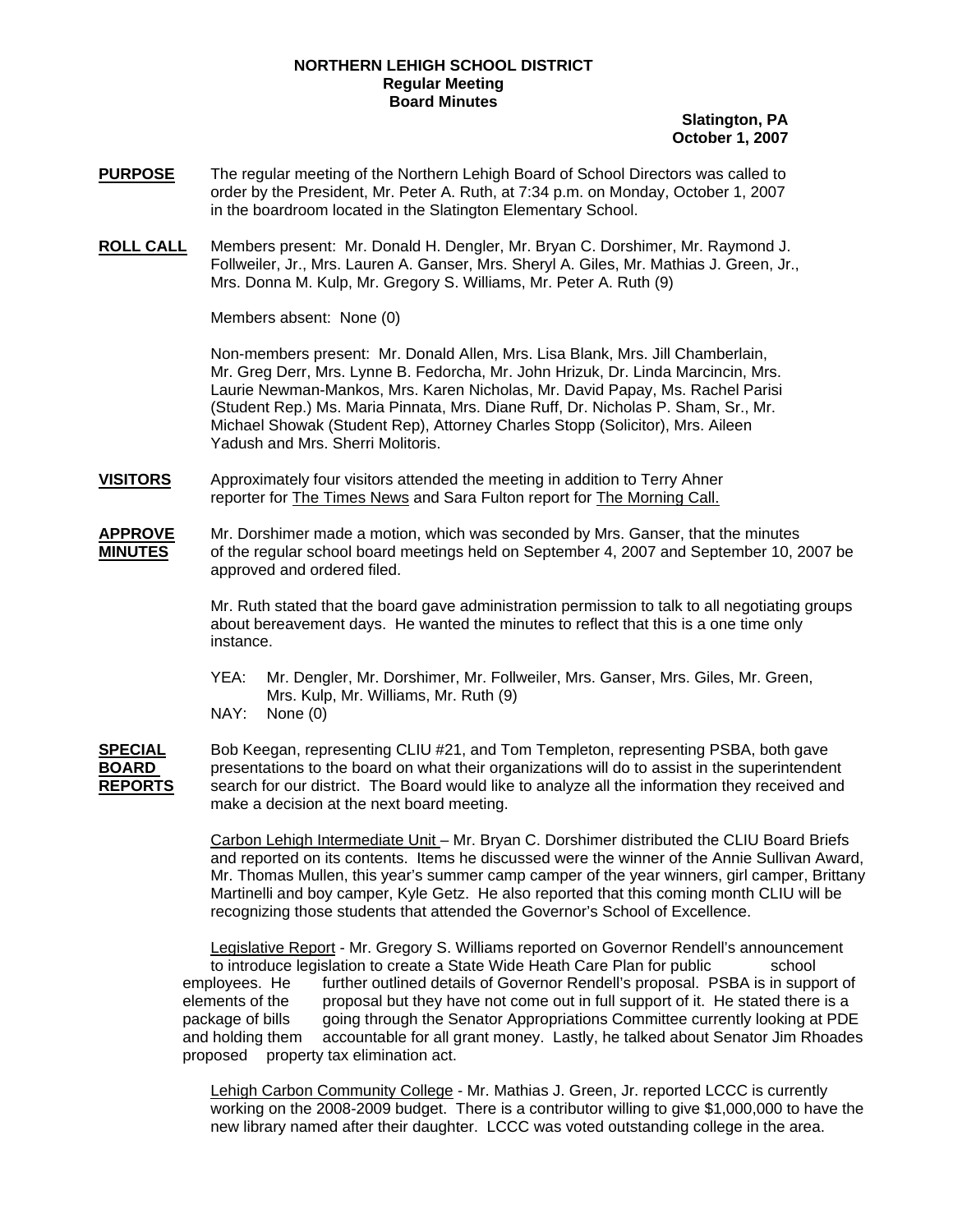|                                                                                                                                                                               | <b>SPECIAL</b>                            | Committee Reports and/or Meetings                                                                                                                                                                                                                                                                                                                                                             |                                                                                                                                           |  |
|-------------------------------------------------------------------------------------------------------------------------------------------------------------------------------|-------------------------------------------|-----------------------------------------------------------------------------------------------------------------------------------------------------------------------------------------------------------------------------------------------------------------------------------------------------------------------------------------------------------------------------------------------|-------------------------------------------------------------------------------------------------------------------------------------------|--|
|                                                                                                                                                                               | <b>BOARD</b><br><b>REPORTS</b><br>(cont.) |                                                                                                                                                                                                                                                                                                                                                                                               | Minutes of the Policy Committee Meeting held on September 12, 2007 were distributed.                                                      |  |
|                                                                                                                                                                               |                                           | <b>Student Representatives to the Board Report</b>                                                                                                                                                                                                                                                                                                                                            |                                                                                                                                           |  |
|                                                                                                                                                                               |                                           | Ms. Rachael Parisi and Mr. Michael Showak distributed their written student<br>representative report and verbally reported on its contents.                                                                                                                                                                                                                                                   |                                                                                                                                           |  |
|                                                                                                                                                                               |                                           | Business Manager's Report - Mrs. Lisa A. Blank reported that the Memorandum of Understanding<br>on Bereavement Days have all been signed by negotiating groups and mailed out to all staff<br>members.                                                                                                                                                                                        |                                                                                                                                           |  |
|                                                                                                                                                                               |                                           | Superintendent's Report - Dr. Nicholas P. Sham, Sr.                                                                                                                                                                                                                                                                                                                                           |                                                                                                                                           |  |
|                                                                                                                                                                               |                                           | Laurie Newman-Mankos spoke about the Special Education Recognition letter that was<br>received from Dr. Gerald L. Zahorchak Secretary of Education for PDE. This letter stated that<br>Northern Lehigh had met all the indicator areas of the State Performance Plan for the 2005-<br>2006 school year.                                                                                       |                                                                                                                                           |  |
|                                                                                                                                                                               |                                           | and will be approved at the next board meeting.                                                                                                                                                                                                                                                                                                                                               | The 2007-2008 Administrator Individual Goals were distributed to the Board for their review                                               |  |
| personnel issues.<br>Mrs. Ganser made a motion, which was seconded by Mr. Dengler, that the Board of<br><b>PERSONNEL</b><br>Education approves the following personnel items: |                                           | An executive session was held at 6:45 p.m. in the health instructional classroom to discuss                                                                                                                                                                                                                                                                                                   |                                                                                                                                           |  |
|                                                                                                                                                                               |                                           |                                                                                                                                                                                                                                                                                                                                                                                               |                                                                                                                                           |  |
|                                                                                                                                                                               | Non-<br>Instructional                     | Appointments- Melissa Fritchman* **<br>Assignment:                                                                                                                                                                                                                                                                                                                                            | Slatington Elementary School Office Aide replacing<br>Karen Beltz who was hired as a Clerical Person in the                               |  |
|                                                                                                                                                                               |                                           | Salary:                                                                                                                                                                                                                                                                                                                                                                                       | Middle School<br>\$9.88/Per Hour/61/2 Hours Per Day/ 5 Days Per Week<br>(2005-2008 Educational Support Staff Memorandum of Understanding) |  |
|                                                                                                                                                                               |                                           | Effective:<br>**Pending Verification of Clearances                                                                                                                                                                                                                                                                                                                                            | October 2, 2007<br>*60 day probationary period ending on or about January 9, 2008                                                         |  |
|                                                                                                                                                                               |                                           | Mary Spalding*                                                                                                                                                                                                                                                                                                                                                                                |                                                                                                                                           |  |
|                                                                                                                                                                               |                                           | Assignment:                                                                                                                                                                                                                                                                                                                                                                                   | High School Cafeteria/Hall Monitor Aide replacing<br>Linda Nails who was hired as a Cook's Helper in the<br><b>High School</b>            |  |
|                                                                                                                                                                               |                                           | Salary:                                                                                                                                                                                                                                                                                                                                                                                       | \$9.88/Per Hour/3 Hours Per Day/ 5 Days Per Week<br>(2005-2008 Educational Support Staff Memorandum of Understanding)                     |  |
|                                                                                                                                                                               |                                           | Effective:                                                                                                                                                                                                                                                                                                                                                                                    | October 2, 2007<br>*60 day probationary period ending on or about January 9, 2008                                                         |  |
|                                                                                                                                                                               | Unpaid<br>Leave of<br>Absence             | Approve the request of employee #550, high school cafeteria monitor, to take an unpaid leave of<br>absence for the first semester of the 2007-2008 school year due to health reasons. She plans to<br>return to her current position on or about January 28, 2008.                                                                                                                            |                                                                                                                                           |  |
| οf                                                                                                                                                                            | absence<br>return to                      | Approve the request of employee #3210, high school clerical personal, to take a leave of<br>absence beginning on or about October 24, 2007 at which time she will use her 15 days<br>vacation. Upon exhaustion of vacation days she is requesting an unpaid leave of<br>for personal reasons for the remainder of the 2007-2008 school. She plans to<br>her current position on July 1, 2008. |                                                                                                                                           |  |
|                                                                                                                                                                               |                                           | Room Aide effective September 29, 2007.                                                                                                                                                                                                                                                                                                                                                       | Accept the resignation of Janelle Reiser from her position has Peters Elementary Health                                                   |  |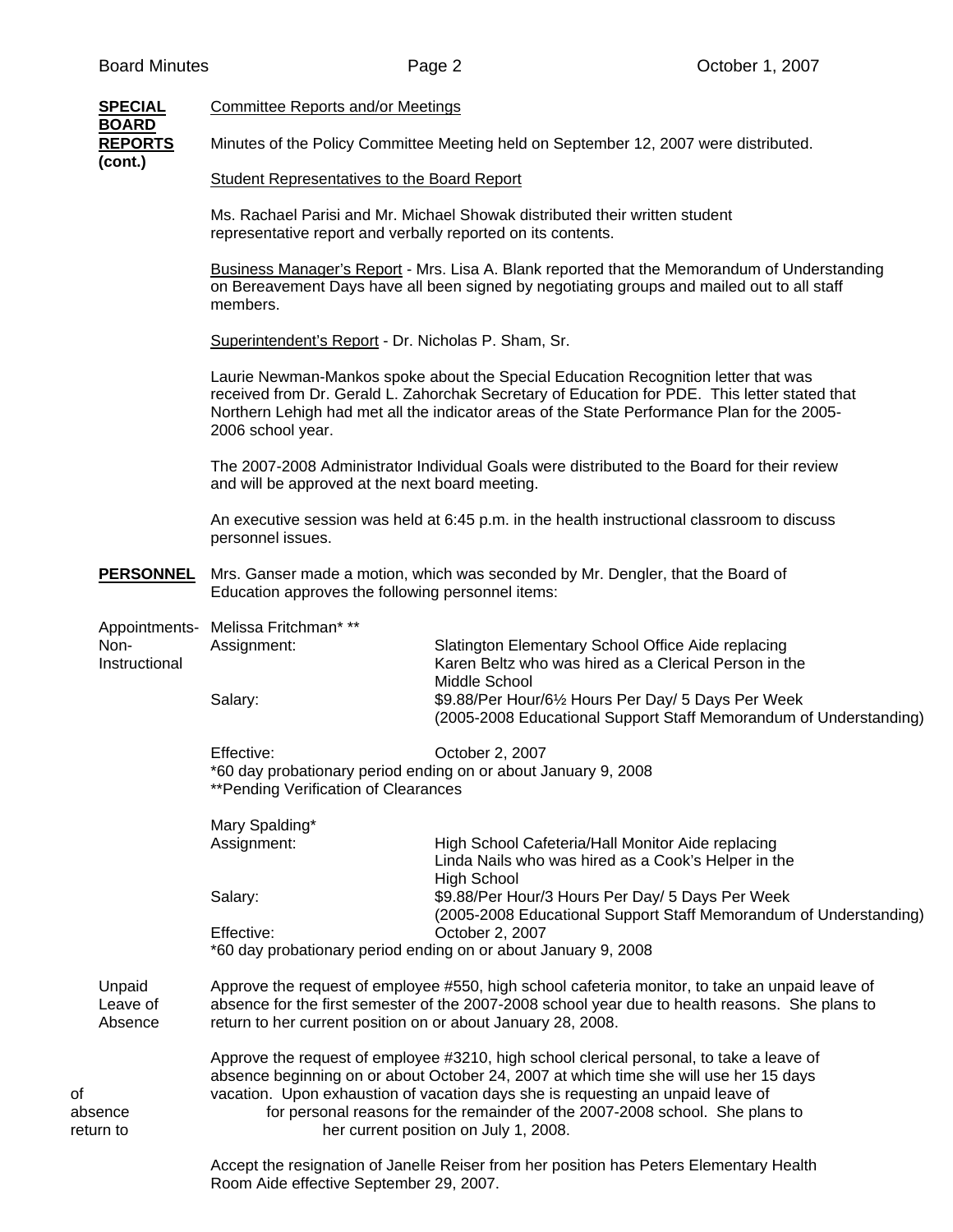## **PERSONNEL**

| (cont.)                   |                             |                         |            |
|---------------------------|-----------------------------|-------------------------|------------|
|                           | Co-Curricular Scott Gerould | Assistant Track Coach   | \$2,762.07 |
| Appointments John Sitaris |                             | Head Girls Soccer Coach | \$4.729.54 |
| 2007-2008                 |                             |                         |            |

Salary **Acknowledge the following teachers who have completed the requirements per the Collective** Adjustments Bargaining Agreement that would entitle them to a salary increase for the 2007-2008 school year:

| <b>Candice Saville</b><br>From:<br>To: | Step 5B<br>Step 5B+24 |
|----------------------------------------|-----------------------|
| Vonda Lorson<br>From:<br>To:           | Step 4B<br>Step 4M    |
| Regina Wehr<br>From:<br>To:            | 5Β<br>$5B + 24$       |

Substitute Approve the following substitute teachers for the 2007-2008 school year at the 2007-2008 Instructional substitute teacher rates as approved on the Supplementary Personnel Salary Schedule: Michele Custer - Elementary Kristine Neel – CLIU Guest Teacher Samantha Bechtel – Elementary Amber Kistler – Elementary Jamie Albert – Elementary

Mr. Dorshimer asked if we have full time subs in our buildings.

 Dr. Sham stated that they are not full time subs. They are daily subs that are asked to come into the school every day of the school year and that this can be further discussed under personnel in executive session at a later date. Mrs. Yadush and Mr. Papay stated that they have subs in their building. The two elementary schools currently do not have any.

 Mr. Dorshimer further asked when they talk about this later will someone supply the Board with the difference between the people that are in the buildings everyday and the substitute instructional we are approving tonight, as well as, the cost ramifications of that.

 YEA: Mr. Dengler, Mr. Dorshimer, Mr. Follweiler, Mrs. Ganser, Mrs. Giles, Mr. Green, Mrs. Kulp, Mr. Williams, Mr. Ruth (9) NAY: None (0)

## **CONFER-** Mr. Dorshimer made a motion, which was seconded by Mrs. Ganser, that the Board of Education **ENCES** approves the following conference items:

 Dawn Wadsworth – ASPP 2007 Fall Conference – October 16-17, 2007 – Ramada Inn, State College, PA – Registration: \$145.00, Lodging: \$167.10, Meals: 60.00, Travel: \$150.00 – Total Approximate Cost: \$522.10 – Funding: Psychologist Budget

 Robert Hicks – 2007 TEAP Conference – November 8-9, 2007 – Radisson Penn Harris Hotel & Convention Center, Camp Hill, PA – Registration: \$35.00, Lodging: \$110.16, Meals: 64.84, Travel: \$60.00 – Total Approximate Cost: \$270.00 – Funding: C&I Budget

- YEA: Mr. Dengler, Mr. Dorshimer, Mr. Follweiler, Mrs. Ganser, Mrs. Giles, Mr. Green, Mrs. Kulp, Mr. Williams, Mr. Ruth (9)
- NAY: None (0)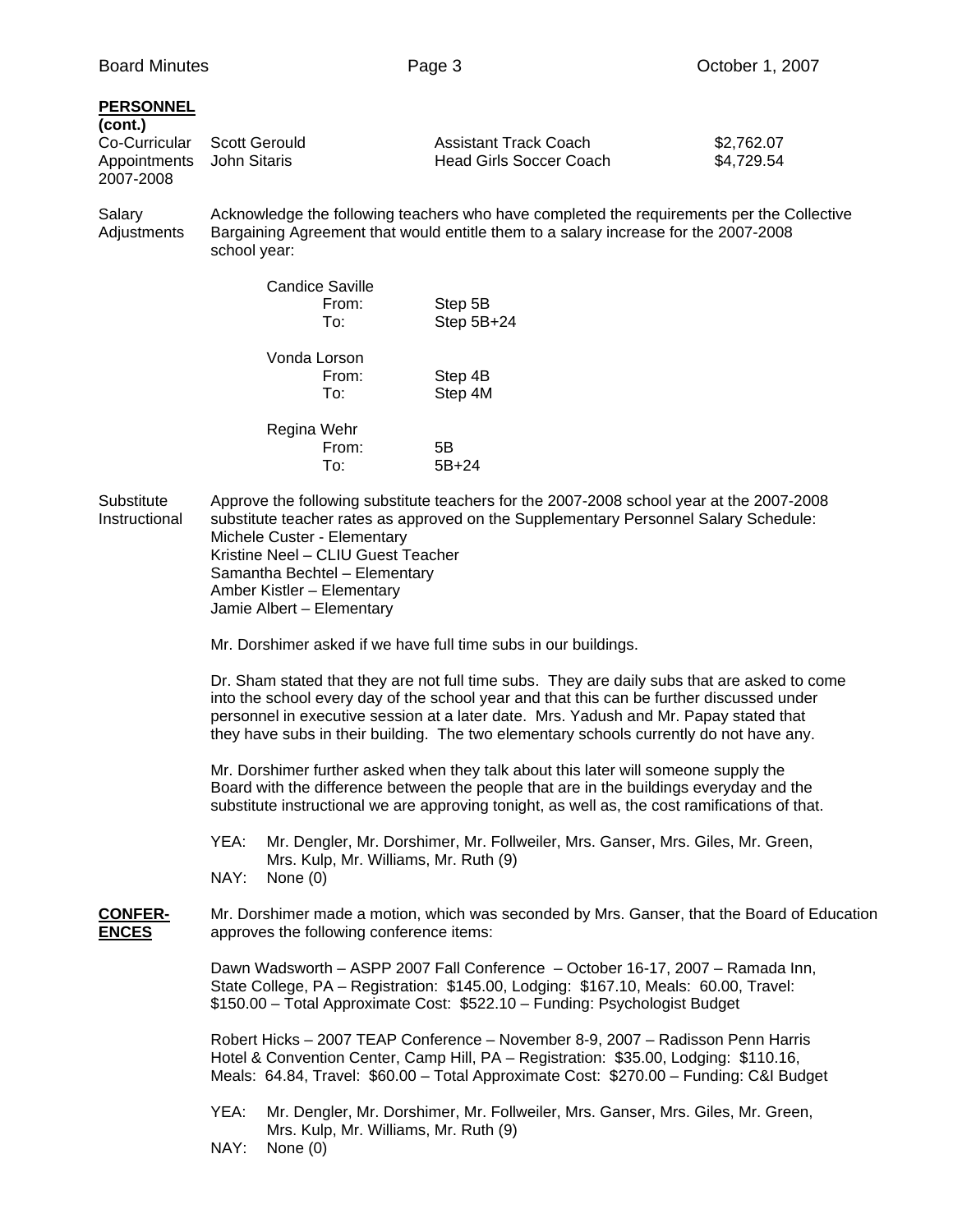| <b>Board Minutes</b>                         | Page 4                                                                                                                                                    | October 1, 2007 |
|----------------------------------------------|-----------------------------------------------------------------------------------------------------------------------------------------------------------|-----------------|
| <b>POLICY</b><br>Education                   | Mr. Follweiler made a motion, which was seconded by Mr. Williams, that the Board of<br>approves the following policy items:                               |                 |
| <b>Board Policy-</b><br><b>First Reading</b> | Approve school board policy #302 - Administrative Employees - Employment of<br>Superintendent/Assistant Superintendent, as presented after first reading. |                 |
|                                              | Approve school board policy #303 - Administrative Employees - Employment of Administrators,<br>as presented after first reading.                          |                 |
|                                              | Approve school board policy #404 - Professional Employees - Employment of Professional<br>Employees, as presented after first reading.                    |                 |
|                                              | Approve school board policy #405 - Professional Employees - Employment of Substitute<br>Professional Employees, as presented after first reading.         |                 |
|                                              | Approve school board policy #406 - Professional Employees - Employment of Summer School<br>Staff, as presented after first reading.                       |                 |
|                                              | Approve school board policy #504 - Non-Professional Employees - Employment of Classified<br>Employees, as presented after first reading.                  |                 |
|                                              | Approve school board policy #505 - Non-Professional Employees - Employment of Substitute<br>and Short-Term Employees, as presented after first reading.   |                 |
|                                              | Approve school board policy #818 - Operations - Contracted Services, as presented after first<br>reading.                                                 |                 |
|                                              | Approve the RTI Policy as presented after first reading.                                                                                                  |                 |
| <b>Field Trip</b>                            | Gifted Support Students - Slatington Elementary School Grades 5 & 6 - PA Renaissance<br>Faire - October 5, 2007 - Funded by CLIU #21                      |                 |
|                                              | Team West - Middle School - Medieval Times, Lyndhurst New Jersey - May 30, 2008 -<br>Funded through student fundraising efforts.                          |                 |

Team North – Middle School – Historic Area of Philadelphia – May 28, 2008 – Funded through student fundraising efforts.

Homebound It is recommended that he Board of Education grant homebound instruction for an  $8<sup>th</sup>$ Instruction grade student, Student No. 1290039, for five hours per week, effective September 4, 2007 and continuing for an indefinite amount of time.

> It is recommended that he Board of Education grant homebound instruction for a  $10<sup>th</sup>$ grade student, Student No. 990004, for five hours per week, effective September 19, 2007 and continuing for approximately 6 weeks.

Agreement Approve the Agreement of Sponsorship To Attend Another Pennsylvania Community College of for Megan Frantz, in accordance with the guidelines established under Policy #912. Beginning Sponsorship in the Fall of 2007 she will be a fulltime student at Northampton Community College to Megan Frantz pursue study in Radiography.

> Mr. Williams stated a change to policy #505 – Non-Professional Employees – Employment of Substitute and Short-Term Employees. Under Compensation the policy states, *"Substitutes for classified employees will be paid on a per diem basis"* should actually read, *"Substitutes for classified employees will be paid on an hourly basis"*. This will be amended for the second reading.

 There was discussion about policy #405 – Professional Employees – Employment of Substitute Professional Employees. It was explained by administration that any sub that is covering a classroom for a teacher who is on an extended leave of 30 or more working days will be paid as a TPE and eligible for fringe benefits. If a substitute is in the building everyday covering for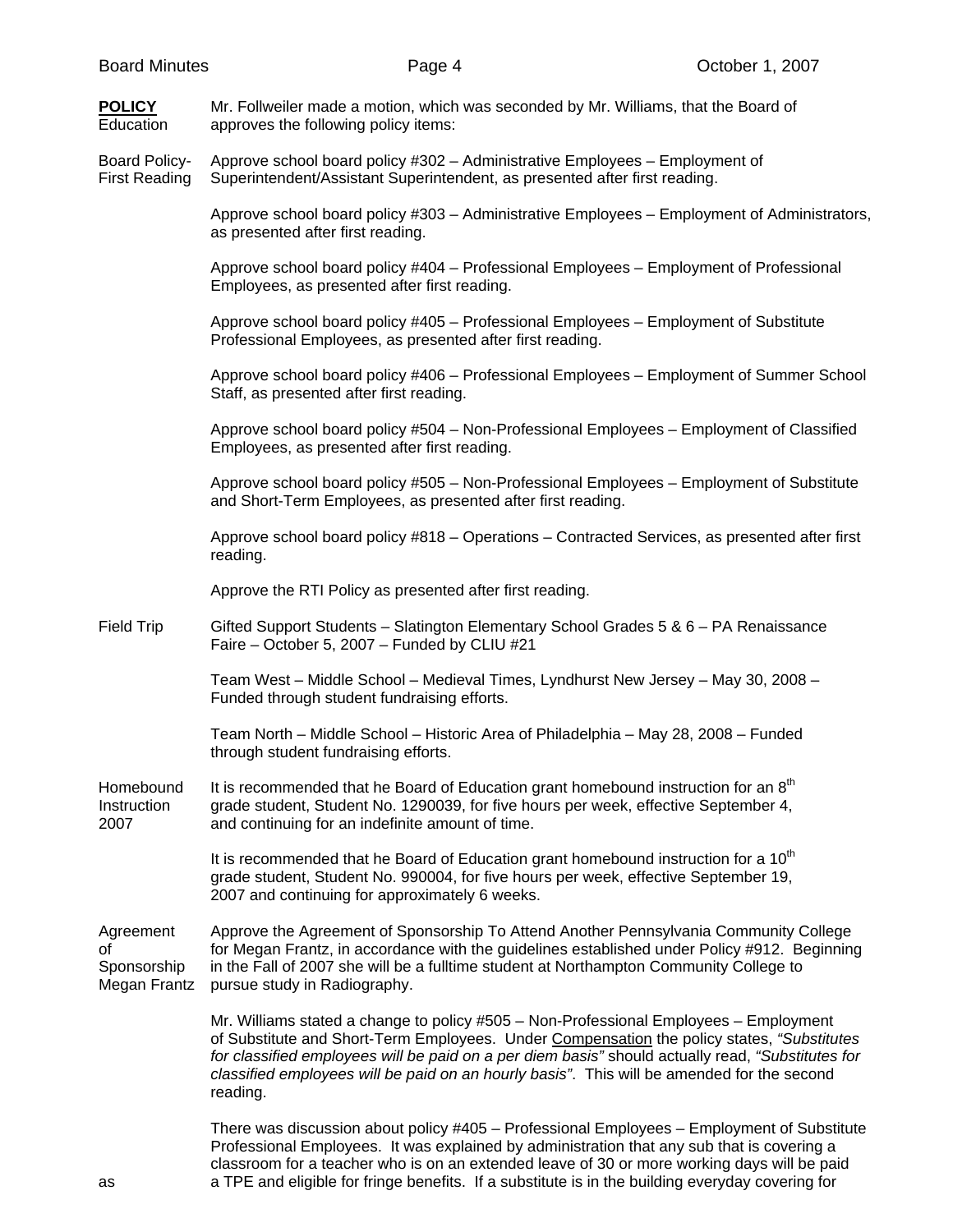| <b>POLICY</b><br>(cont.)                           | teachers who are only absent a few days at a time, they are considered as a substitute and will<br>be paid substitute rates only with no fringe benefits. Substitutes must cover for the same<br>professional employee for 30 or more days in order to be paid as a TPE and receive fringe<br>benefits. If a substitute is needed to cover for a professional employee for 30 or more days,<br>the substitute teacher would then be considered as a Temporary Vacancy Replacement (TVR)<br>teacher for that professional employee. The classification as a TVR teacher would only be for<br>the length of time the professional employee is absence and the hiring of the substitute teacher<br>as a TVR teacher would appear on a board agenda for approval. |
|----------------------------------------------------|---------------------------------------------------------------------------------------------------------------------------------------------------------------------------------------------------------------------------------------------------------------------------------------------------------------------------------------------------------------------------------------------------------------------------------------------------------------------------------------------------------------------------------------------------------------------------------------------------------------------------------------------------------------------------------------------------------------------------------------------------------------|
|                                                    | YEA:<br>Mr. Dengler, Mr. Dorshimer, Mr. Follweiler, Mrs. Ganser, Mrs. Giles, Mr. Green, Mrs.<br>Kulp, Mr. Williams, Mr. Ruth (9)<br>NAY:<br>None $(0)$                                                                                                                                                                                                                                                                                                                                                                                                                                                                                                                                                                                                        |
| <b>OLD</b><br><b>BUSINESS</b>                      | Mr. Dengler made a motion, which was seconded by Mr. Green, that the board dispenses with<br>any discussions regarding building, construction or remodeling plans until a new superintendent<br>is on board.                                                                                                                                                                                                                                                                                                                                                                                                                                                                                                                                                  |
|                                                    | There was further discussion among board members about this motion.                                                                                                                                                                                                                                                                                                                                                                                                                                                                                                                                                                                                                                                                                           |
|                                                    | <b>ROLL CALL:</b><br>YEA: Mr. Dengler (1)<br>NAY:<br>Mr. Dorshimer, Mr. Follweiler, Mrs. Ganser, Mrs. Giles, Mr. Green, Mrs. Kulp,<br>Mr. Williams, Mr. Ruth (8)<br>Motion defeated.                                                                                                                                                                                                                                                                                                                                                                                                                                                                                                                                                                          |
| Motion<br><b>Building</b><br>Project<br>Discussion | Mr. Williams made a motion, which was seconded by Mrs. Ganser, that the board directs<br>administration that it does not wish to examine any major building renovations until a new<br>superintendent is in place.                                                                                                                                                                                                                                                                                                                                                                                                                                                                                                                                            |
|                                                    | <b>ROLL CALL:</b><br>YEA:<br>Mr. Follweiler, Mrs. Ganser, Mrs. Giles, Mrs. Kulp, Mr. Williams, Mr. Dengler (6)<br>NAY:<br>Mr. Dorshimer, Mr. Green, Mr. Ruth (3)<br>Motion carried.                                                                                                                                                                                                                                                                                                                                                                                                                                                                                                                                                                           |
|                                                    | Dr. Marcincin thanked board members that were able to attend the Safety Drill at Slatington<br>Elementary School.                                                                                                                                                                                                                                                                                                                                                                                                                                                                                                                                                                                                                                             |
|                                                    | Mr. Ruth asked for a chairperson for the superintendent search committee. Mrs. Ganser<br>stated that she would be willing to chair the committee with some assistance from other board<br>members. There were no objections to Mrs. Ganser as chairperson for the superintendent<br>search committee.                                                                                                                                                                                                                                                                                                                                                                                                                                                         |
| <b>NEW</b><br><b>BUSINESS</b>                      | Mrs. Kulp, in light of the recent early dismissal at Slatington Elementary School, shared information<br>from WFMZ's web site where parents can sign up to receive notification by cell phone, pager or<br>e-mail when there are early school dismissals or closings.                                                                                                                                                                                                                                                                                                                                                                                                                                                                                         |
|                                                    | Mr. Dorshimer asked if it would not have been more prudent for us to have marched or bused<br>the elementary students to another building instead of sending them home.                                                                                                                                                                                                                                                                                                                                                                                                                                                                                                                                                                                       |
| an                                                 | Dr. Sham explained that had the students been transferred to another building, we would not<br>have been able to transport them back to the elementary school because of limited busing.<br>This is also something that has never been practiced. Administration is currently looking into<br>automated system to alert parents of any school early dismissals.                                                                                                                                                                                                                                                                                                                                                                                               |
| <b>PUBLIC</b><br><b>COMMENT</b>                    | Kathleen Ziegler - Washington Township read a prepared statement about the early dismissal<br>of Slatington Elementary School on September 17, 2007. She feels the way the situation was<br>handled was very unacceptable. Why would you put young students on a bus to go home not<br>knowing for sure if a parent was there. Fortunately she was home. The bus was already gone.<br>She knew nothing about what was going on. The neighbor boy's parents were not home and<br>she invited that student into her home until his parents got home. A child could have been<br>abducted. She never leaves her children home alone. If she did leave them alone and                                                                                             |